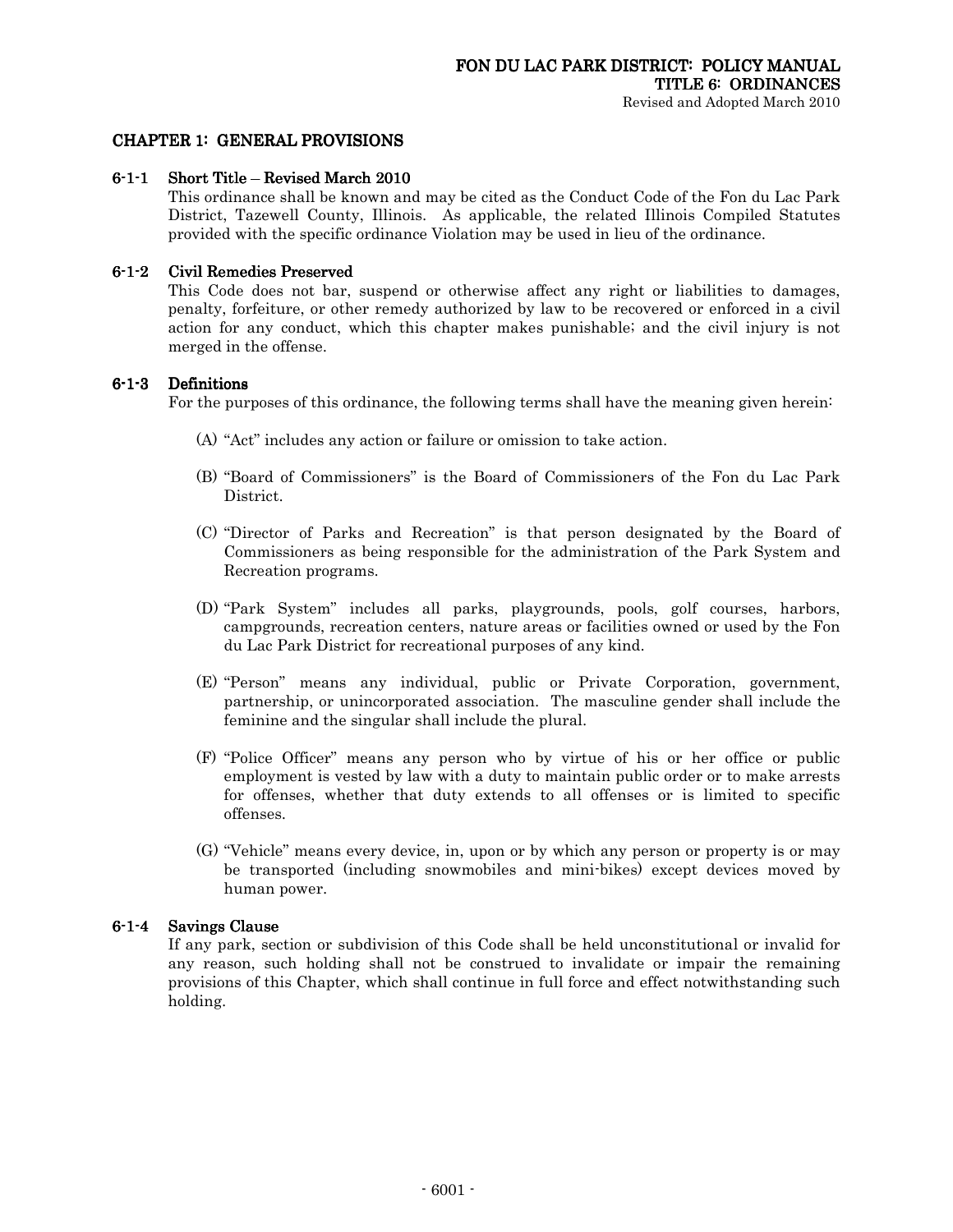### CHAPTER 2: SPECIFIC RESTRICTIONS ON CONDUCT AND BEHAVIOR

### 6-2-1 Advertisements – Revised May 2006

No persons shall display any placard or advertisement of any kind including any political advertisement, in the park system, nor shall any person distribute, cast, throw or place any handbill, pamphlet, circular, advertisement or notice of any kind, nor post, stencil or otherwise affix any notice or bills, advertisement, including any political advertisement, or other papers, upon any structure or thing in or about the park premises.

### 6-2-2 Alcoholic Liquors; Intoxication – Revised March 2010

No intoxicated person shall enter, be or remain in the park system, nor shall any person bring within, sell, give away or consume any alcoholic liquor in the park system.

- (A) 235 ILCS 5/6-16 (a) (iii) Unlawful Possession of an Alcoholic Beverage by a Minor.
- (B) 235 ILCS 5/6-16(c) Unlawfully Permitting a Minor to become intoxicated.
- (C) 235 ILCS 5/6-20 Unlawful Consumption of Alcoholic Liquor.

### $6-2-3$  Animals (modified and adopted June 2007)

No person shall allow any animal to be loose on park property. Horses may be ridden, lead or driven on any portion of the park property designated and posted for such riding or hitching of horses.

### 6-2-4 Assault, Battery, and Affray: - Revised March 2010

No person shall knowingly start a fight or fight or commit any assault or assault and battery in the Park System. A person commits an assault when, without lawful authority, he engages in conduct which places another in reasonable apprehension of receiving a battery. A person commits a battery if he intentionally or knowingly, without legal justification and by any means (1) causes bodily harm to an individual or (2) makes physical contact of an insulting or provoking nature with an individual.

- (A) 720 ILCS 5/12-1 Assault
- (B) 720 ILCS 5/12-2 Aggravated Assault
- (C) 720 ILCS 5/12-3 Battery

### 6-2-5 Begging or Soliciting Contributions

No persons shall beg or solicit alms, money or other things of value in the Park System.

### 6-2-6 Bringing Plants, Shrubs or Trees Prohibited

No person shall bring into or upon the Park System any tree, shrub, or plant, or any newly plucked branch or portion of a tree, shrub or plant, except by written authorization of the director.

### 6-2-7 Cannabis, Controlled Substances, Synthetic Alternative Drugs, Look-alike Substances, and Drug Paraphernalia - Revised November 2013

- 1. No person shall bring within the park system cannabis, a controlled substances, a synthetic alternative drug, a look-alike substance, or drug paraphernalia and no person shall, while within the Park System, possess, sell, deliver to another person, or use cannabis, a controlled substance, a synthetic alternative drug, a look-alike substance, or drug paraphernalia.
- 2. "Cannabis" means any substance so defined in the "Cannabis Control Act," (720 ILCS 550/1 et seq.), as heretofore or hereafter amended.
- 3. "Controlled Substance" means any substance which is enumerated in the schedules of Article II of the "Controlled Substances Act," (720 ILCS 570/100 et seq.), as heretofore or hereafter amended.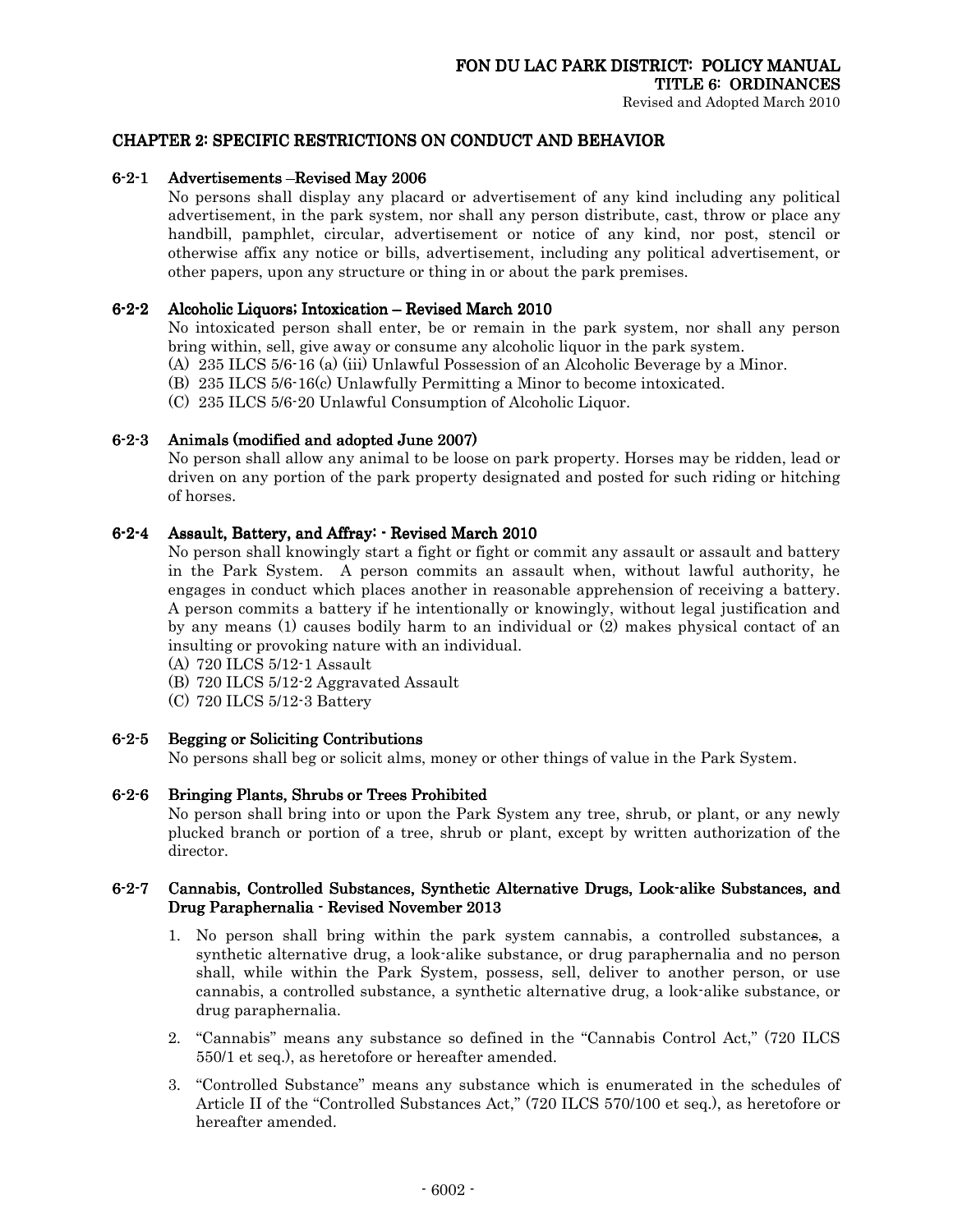- 4. "Synthetic alternative drug" means a product or substance that contains a synthetic cannabinoid, anesthetic, stimulant, or hallucinogen as those terms are defined herein, including, but not limited to, products having the brand name or identifiers like or similar to those listed in Table 6-2-7-A below:
	- i. Synthetic cannabinoid means any laboratory-created or otherwise man-made compound that functions similar to or mimics the effect of the active ingredient in marijuana, tetrahydrocannabinol (THC), including, but not limited to, any quantity of a natural or synthetic material, compound, mixture, preparation, substance and their analog (including isomers, esters, ethers, salts, and salts of isomers) containing a cannabinoid receptor agonist.
	- ii. Synthetic stimulant means any laboratory-created or otherwise manmade substance that functions similar to or mimics the effects of any federally controlled Schedule I substance such as cathinone, methcathinone, MDMA and MDMA, including, but not limited to, any such quantity of a natural or synthetic material, compound, mixture, preparation, substance and their analog (including isomers, esters, ethers, salts, and salts of isomers) which have a stimulant effect on the central nervous and/or cardiovascular system.
	- iii. Synthetic hallucinogen means any laboratory-created or otherwise man-made substance that functions similar to or mimics the effects of any federally controlled Schedule I substance that has a psychedelic/hallucinogenic effect on the central nervous system and/or brain, or any other substance having such an effect, including, but not limited to, any such quantity of a natural or synthetic material, compound, mixture, preparation, substance and their analog (including isomers, esters, ethers, salts, and salts of isomers).
- 5. "Look-alike substance" means a substance which 1) by overall dosage unit appearance, including shape, color, size, markings or lack thereof, taste, consistency or any other identifying physical characteristic of the substance would lead a reasonable person to believe that the substance is cannabis, a controlled substance, or a synthetic alternative drug; or 2) is expressly or impliedly represented to be cannabis, a controlled substance, or a synthetic alternative drug, or distributed under circumstances which would lead a reasonable person to believe that the substance is cannabis, a controlled substance, or a synthetic alternative drug. For the purpose of determining whether the representations made or the circumstances of the distribution would lead a reasonable person to believe the substance to be cannabis or a controlled substance under this clause 2, the court or other authority may consider the following factors in addition to any other factor that may be relevant: a) statements made by the owner or person in control of the substance concerning its nature, use or effect; b) statements made to the buyer or recipient that the substance may be resold for profit; c) whether the substance is packaged in the manner normally used for the illegal distribution of controlled substances; d) whether the distribution or attempted distribution included an exchange of or demand for money or other property as consideration and whether the amount of the consideration was substantially greater than the reasonable retail market value of the substance.
- 6. "Drug paraphernalia" includes all equipment, products and materials of any kind, other than methamphetamine manufacturing materials as defined in Section 10 of the "Methamphetamine Control and Community Protection Act" (720 ILCS 646/10), which are (i) possessed or intended for use, (ii) being or have been used, or (iii) peculiar to and marketed for use in planting, propagating, cultivating, growing, harvesting, manufacturing, compounding, converting, producing, processing, preparing, testing,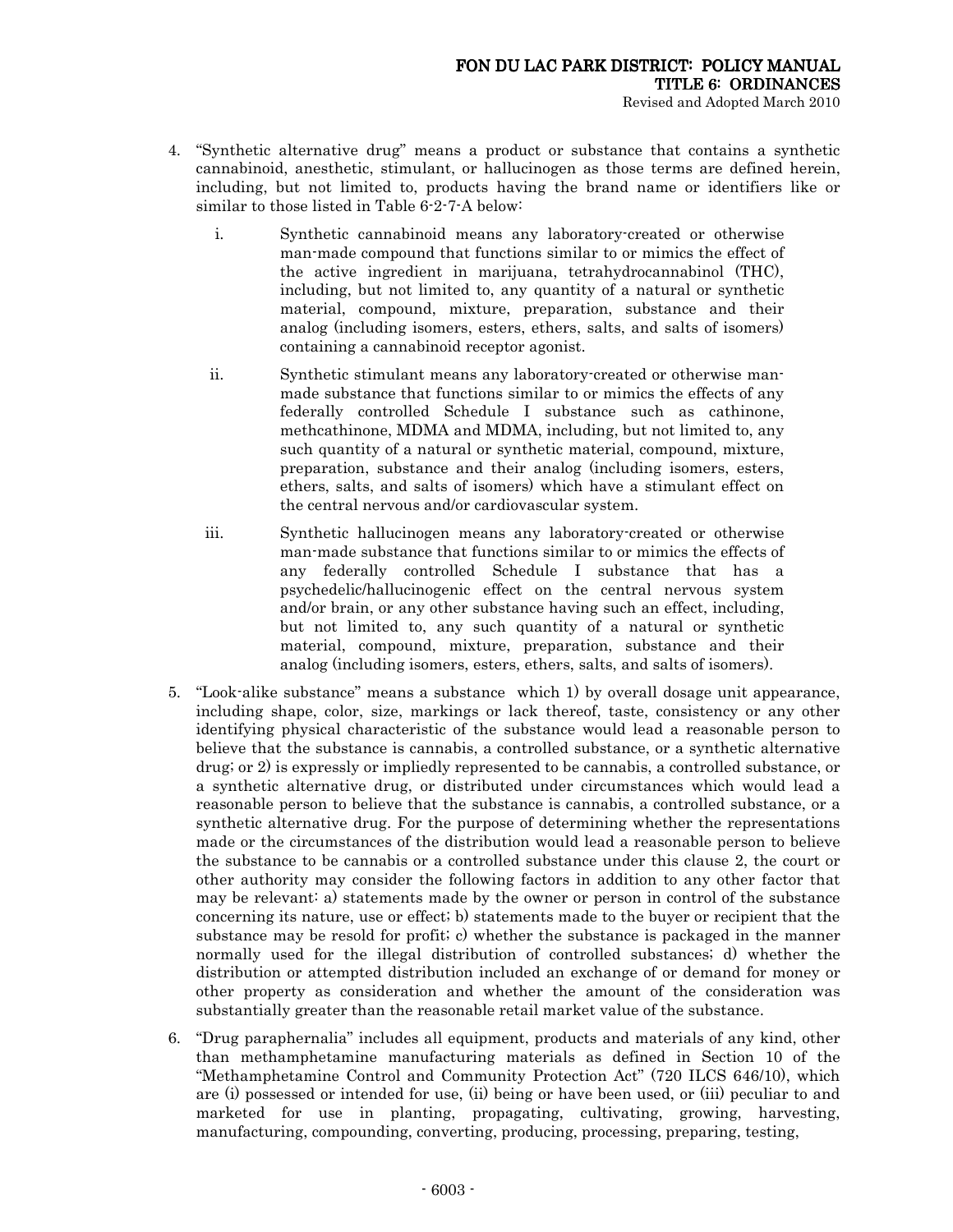Revised and Adopted March 2010

analyzing, packaging, repackaging, storing, containing, concealing, injecting, ingesting, inhaling or otherwise introducing into the human body look-alike substances, synthetic alternative drugs, cannabis or a controlled substance in violation of this ordinance, the "Cannabis Control Act" (720 ILCS 550/1 et seq.), the "Illinois Controlled Substances Act" (720 ILCS 570/100 et seq.), or the "Methamphetamine Control and Community Protection Act" (720 ILCS 646/1 et seq.). This includes, but is not limited to, the following:

- i. Kits that are (i) possessed or intended for use, (ii) being used or have been used, or (iii) peculiar to and marketed for use, in manufacturing, compounding, converting, producing, processing or preparing cannabis, controlled substances, look-alike substances, or synthetic alternative drugs;
- ii. Isomerization devices that are (i) possessed or intended for use, (ii) being used or have been used, or (iii) peculiar to and marketed for use, to increase the potency of any species of plant which is cannabis or a controlled substances, look-alike substances, or synthetic alternative drugs;
- iii. Testing equipment that is (i) possessed or intended for use, (ii) being or has been used, or (iii) peculiar to and marketed, for private home use in identifying or in analyzing the strength, effectiveness or purity of cannabis or controlled substances, look-alike substances, or synthetic alternative drugs;
- iv. Diluents and adulterants that are (i) possessed or intended for use, (ii) being used or have been used, or (iii) peculiar to and marketed, for cutting cannabis, controlled substance, look-alike substances, or synthetic alternative drugs by private persons;
- v. Objects that are (i) possessed or intended for use, (ii) being used or have been used, or (iii) peculiar to and marketed for use, in injecting, ingesting, inhaling, or otherwise introducing look-alike substances, cannabis, cocaine, hashish, hashish oil, or any controlled substance, look-alike substances, or synthetic alternative drugs into the human body including, where applicable, the following items:
	- 1. water pipes;
	- 2. carburetion tubes and devices;
	- 3. smoking and carburetion masks;
	- 4. miniature cocaine spoons and cocaine vials;
	- 5. carburetor pipes;
	- 6. electric pipes;
	- 7. air-driven pipes;
	- 8. chillums;
	- 9. bongs;
	- 10. ice pipes or chillers
- vi. any item whose purpose, as announced or described by the seller, is for use in violation of this section or the "Drug Paraphernalia Control Act" (720 ILCS 600/1 et seq.).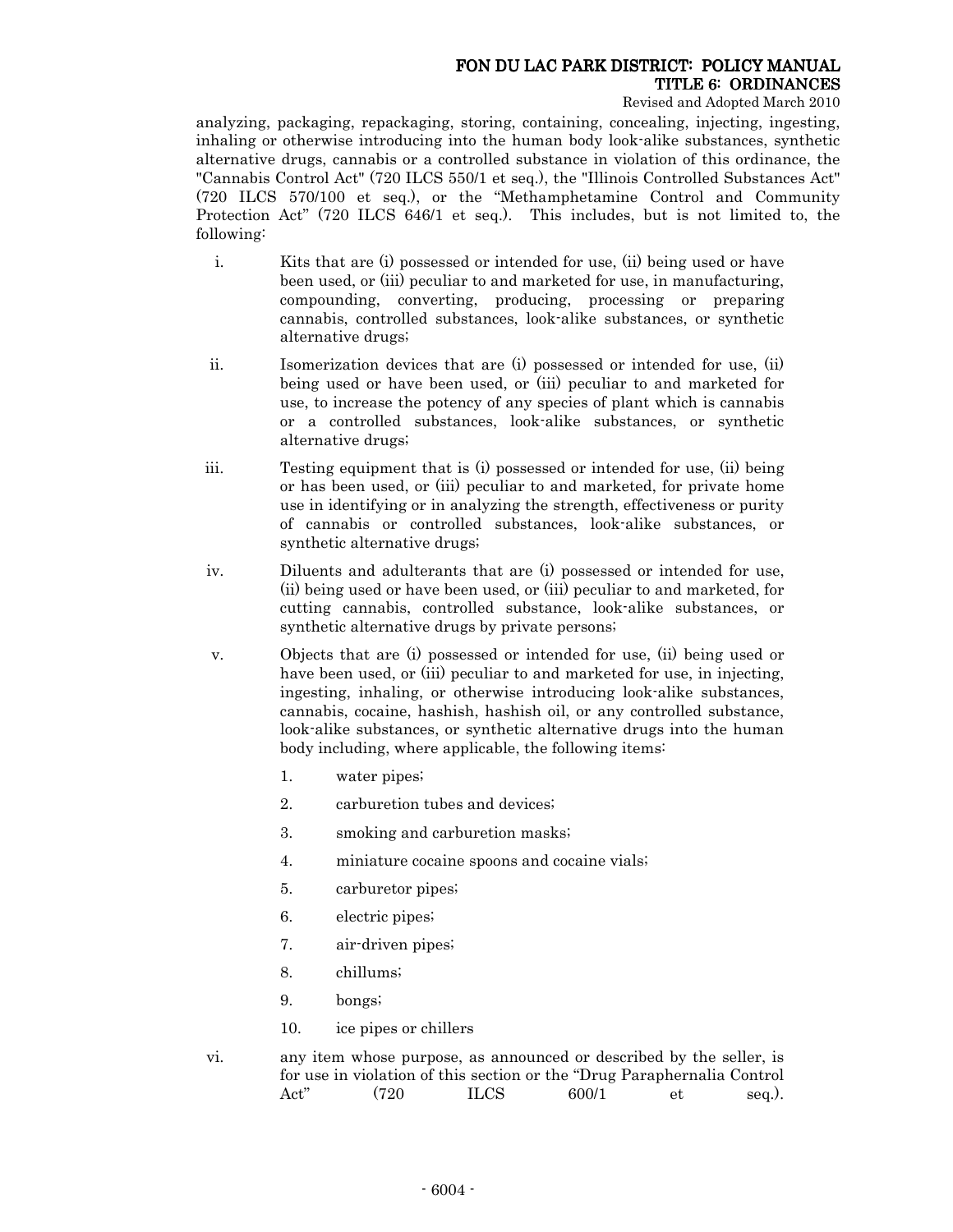Revised and Adopted March 2010

- 7. It shall be an affirmative defense to a charge under this Section that the accused had authority to possess, keep for sale, offer for sale, sell, or deliver any item or substance prohibited in this Section pursuant to the Illinois Controlled Substances Act (720 ILCS 570/101, et seq.), or that the accused is legally authorized to possess hypodermic syringes or needles under the Hypodermic Syringes and Needles Act (720 ILCS 635/0.01, et seq.).
- 8. Notwithstanding the foregoing, it shall not be unlawful for any individual who is a registered qualifying patient or a registered designated caregiver, as those terms are defined in the Compassionate Use of Medical Cannabis Pilot Program Act ("Act") (410 ILCS 130/1 *et seq.*), to possess cannabis or drug paraphernalia for the purpose of engaging or assisting in the medical use of cannabis in accordance with the provisions of the Act. An individual is presumed to be acting lawfully and in compliance with this Section and the terms of the Act where such individual is in possession of 1) a valid registry identification card, and 2) no more than 2.5 ounces of cannabis (or such other amount as authorized by the Act).

Nothing in this paragraph shall be construed to permit possession or use of cannabis or paraphernalia in a manner prohibited or otherwise inconsistent with the provisions of the Act, including, but not limited to, possession of an amount of cannabis in excess of 2.5 ounces (or such other amount as authorized by the Act), or the non-medical use or unlawful sharing of cannabis. No medical cannabis cardholder may possess medical cannabis within the passenger area of any motor vehicle except in a sealed, tamper-evident medical cannabis container that is reasonably inaccessible while the vehicle is moving. Notwithstanding the Act, the use of cannabis, including medical cannabis, on Park District property is prohibited.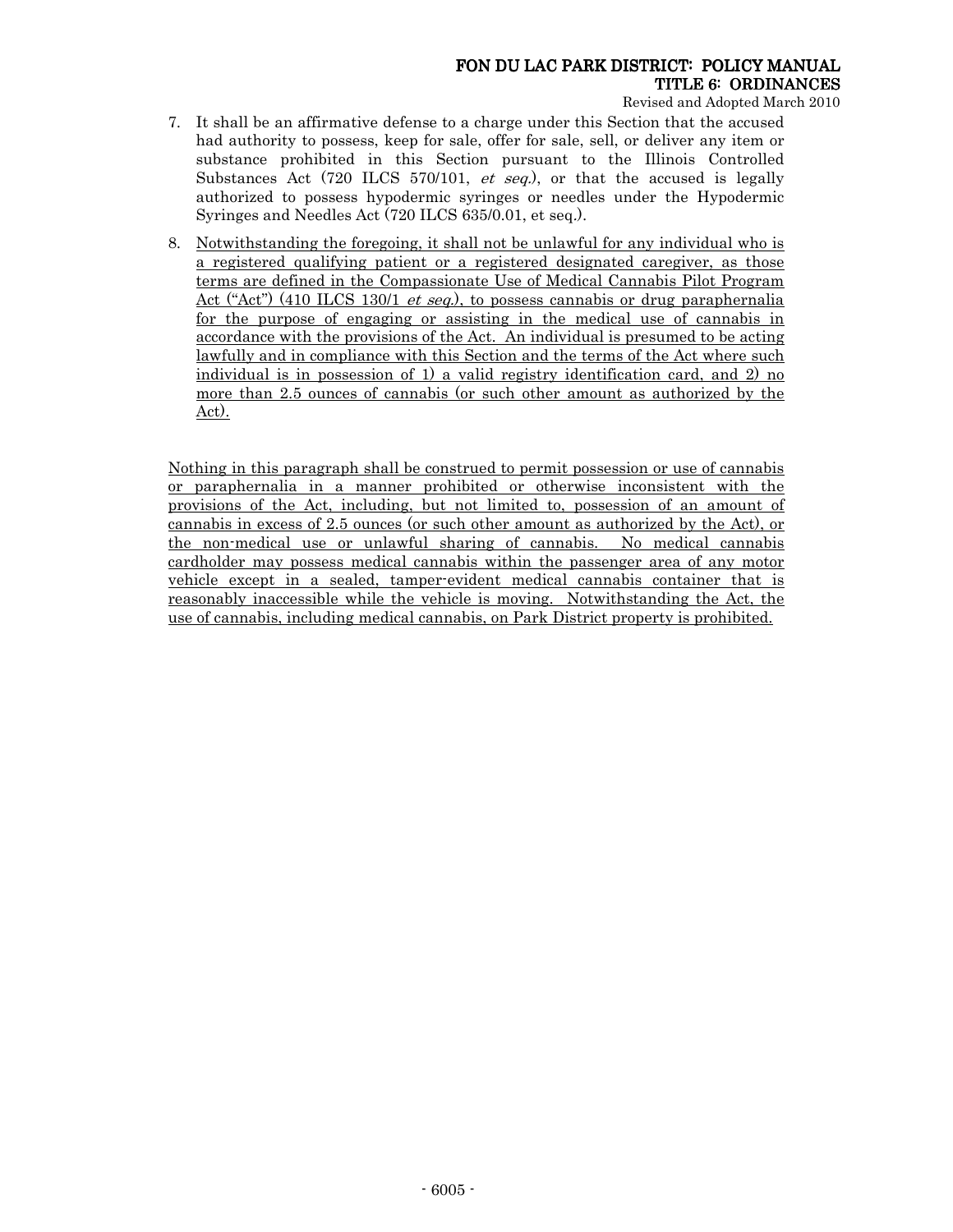# FON DU LAC PARK DISTRICT: POLICY MANUAL

TITLE 6: ORDINANCES

Revised and Adopted March 2010

TABLE 6-2-7-A

| 2010                              | Forest Humus                                | <b>K2 Pink Panties</b>                   |  |  |
|-----------------------------------|---------------------------------------------|------------------------------------------|--|--|
| 8-Bali                            | Freedom                                     | K <sub>2</sub> Sex                       |  |  |
| Aztec Gold                        | Fully Loaded                                | K <sub>2</sub> Silver                    |  |  |
| Midnight<br>Wind<br>Aztec         | <b>Funky Monkey</b>                         | K <sub>2</sub> Solid Sex on the Mountain |  |  |
| Tezcatlipoca                      |                                             |                                          |  |  |
| <b>Back Draft</b>                 | Funky Monkey XXXX                           | K <sub>2</sub> Standard                  |  |  |
| Bad 2 the Bone                    | G Four                                      | K <sub>2</sub> Strawberry                |  |  |
| Banana Cream Nuke                 | G Greenies Caramel Crunch                   | $\overline{\text{K}}2$ Summit            |  |  |
| Bayou Blaster                     | Genie                                       | K <sub>2</sub> Summit Coffee Wonk        |  |  |
| <b>Black Diamond</b>              | Gold Spirit Spice                           | K <sub>2</sub> Thai Dream                |  |  |
| <b>Black Magic Salvia</b>         | Green Monkey Chronic Salvia                 | K <sub>2</sub> Ultra                     |  |  |
| <b>Black Mamba</b>                | Greenies Strawberry                         | K <sub>2</sub> Watermelon                |  |  |
| <b>Blueberry Hayze</b>            | Heaven Improved                             | K3                                       |  |  |
| <b>Bombay Blue</b>                | <b>Heavenscent Suave</b>                    | K3 Blueberry                             |  |  |
| Buzz                              | Humboldt Gold                               | K3 Cosmic Blend                          |  |  |
| C <sub>3</sub>                    | Jamaican Gold                               | K3 Dusk                                  |  |  |
| C4 Herbal Incense                 | Jamaican Gold K Royal                       | K3 Grape                                 |  |  |
| Caneff                            | K1 Gravity                                  | K3 Heaven Improved                       |  |  |
| Cherry Bomb                       | K1 Orbit                                    | K3 Heaven Legal                          |  |  |
| Chill Out                         | K2                                          | K3 Kryptonite                            |  |  |
| Chill X                           | K <sub>2</sub> (unknown variety)            | K3 Legal                                 |  |  |
| Chronic Spice                     | K <sub>2</sub> Amazonian Shelter            | K3 Legal-Earth (silver)                  |  |  |
| Citrus                            | K <sub>2</sub> Blonde                       | K3 Legal-Original (Black)                |  |  |
| Colorado Chronic                  | K <sub>2</sub> Blue                         | K3 Legal-Sea (silver)                    |  |  |
| DaBlock                           | K <sub>2</sub> Blueberry                    | K3 Legal-Sun (Black)                     |  |  |
| Dark Night II                     | K <sub>2</sub> Citron                       | K3 Mango                                 |  |  |
| Demon                             | K <sub>2</sub> Cloud 9                      | K3 Original                              |  |  |
| Diamond Spirit                    | K <sub>2</sub> Kryptonite                   | K3 Original Improved                     |  |  |
| Dragon Spice                      | K <sub>2</sub> Latte                        | K3 Strawberry                            |  |  |
| D-Rail                            | K <sub>2</sub> Mellon                       | K3 Sun                                   |  |  |
| Dream                             | K <sub>2</sub> Mint                         | K3 Sun Improved                          |  |  |
| Earthquake                        | K2 Orisha Black Magic Max                   | K3 Sun Legal                             |  |  |
| <b>Eruption Spice</b>             | K <sub>2</sub> Orisha Max                   | K3 XXX                                   |  |  |
| Euphoria                          | K <sub>2</sub> Orisha Regular               | K4 Bubble Bubble                         |  |  |
| <b>EX-SES</b>                     | K <sub>2</sub> Orisha Super                 | K <sub>4</sub> Gold                      |  |  |
| EX-SES Platinum                   | K2 Orisha White Magic Super   K4Purple Haze |                                          |  |  |
| EX-SES Platinum Blueberry         | K <sub>2</sub> Peach                        | K <sub>4</sub> Silver                    |  |  |
| EX-SES Platinum Cherry            | K <sub>2</sub> Pina Colada                  | K4 Summit                                |  |  |
| <b>EX-SES Platinum Strawberry</b> | K <sub>2</sub> Pineapple                    | K4 Summit Remix                          |  |  |
| EX-SES Platinum Vanilla           | K <sub>2</sub> Pineapple Express            | Kind Spice                               |  |  |
| Fire Bird<br>Ultimate<br>Strength | K <sub>2</sub> Pink                         |                                          |  |  |
| Cinnamon                          |                                             |                                          |  |  |
| Legal Eagle                       | Potpourri Gold                              | Stinger                                  |  |  |
| Legal Eagle Apple Pie             | Pulse                                       | Summer Skyy                              |  |  |
| Love Potion 69                    | Rasta Citrus Spice                          | Super Kush                               |  |  |
| Love Strawberry                   | Rebel Spice                                 | Super Summit                             |  |  |
| Magic Dragon Platinum             | Red Bird                                    | Swagger Grape                            |  |  |
| Magic Gold                        | Sl. S Werve                                 | SYN Chill                                |  |  |
| Magic Silver                      | Samurai Spirit                              | SYN Incense LemonLime                    |  |  |
| Magic Spice                       | Sativah                                     | SYN Incense Smooth                       |  |  |
| Mega Bomb                         | Scope Vanilla                               | SYN Incense Spearmint                    |  |  |
| Mid-Atlantic Exemplar             | Scope Wildbeny                              | SYN Lemon Lime                           |  |  |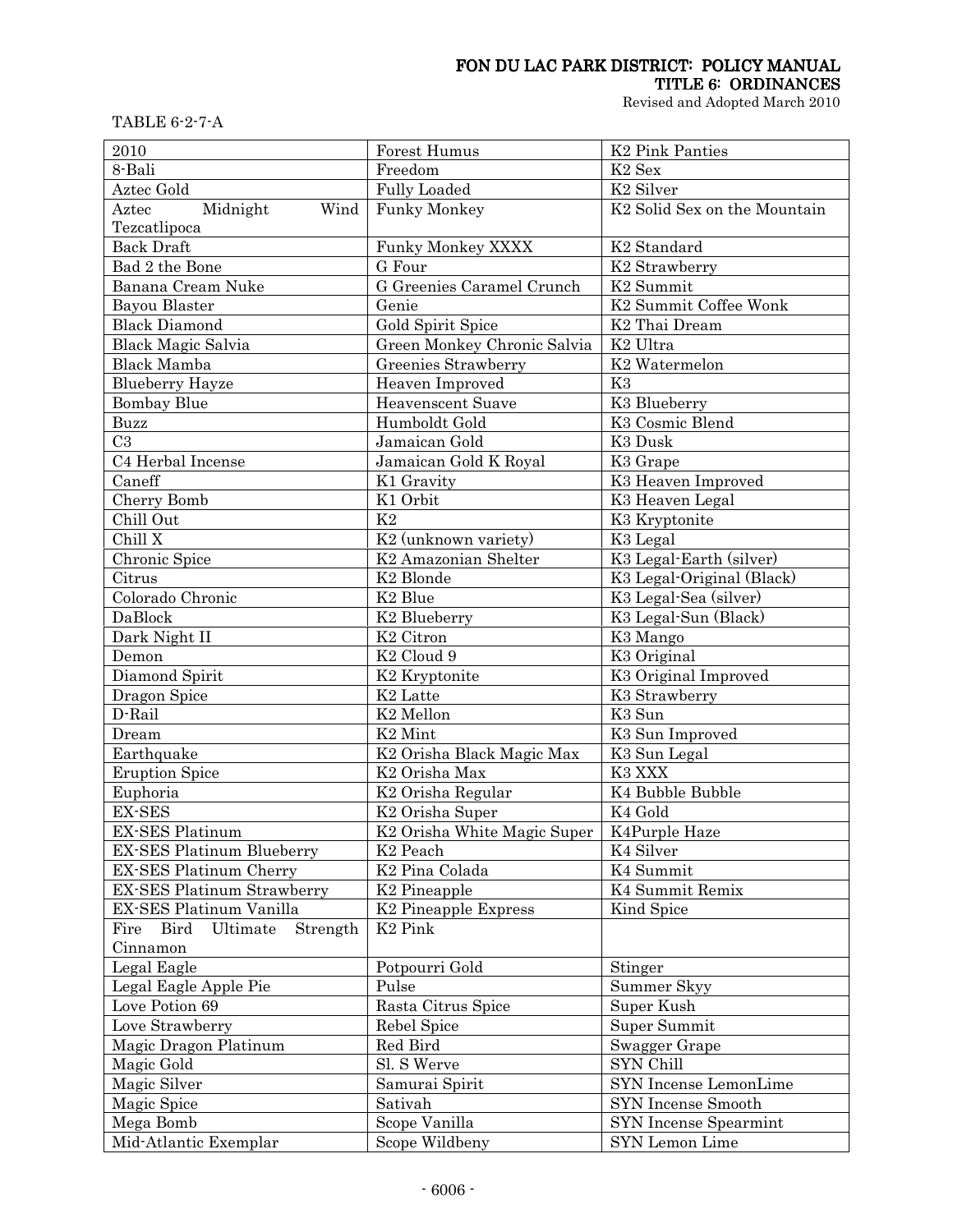Revised and Adopted March 2010

| Mid-Atlantic<br>(K <sub>2</sub><br>Exemplar<br>Summit) | Sence                                              | SYN Lemon Lime #2             |  |  |  |
|--------------------------------------------------------|----------------------------------------------------|-------------------------------|--|--|--|
| Midnight Chill                                         | Shanti Spice                                       | SYN Smooth                    |  |  |  |
| MNGB Almond/Vanilla                                    | Shanti Spice Blueberry                             | SYN Spearmint                 |  |  |  |
| <b>MNGB</b> Peppermint                                 | Silent Black                                       | SYN Spearmint #2              |  |  |  |
| <b>MNGB</b> Pinata Colada                              | Skunk                                              | <b>SYN Suave</b>              |  |  |  |
| <b>MNGB</b> Spearmint                                  | Smoke                                              | SYN Swagg                     |  |  |  |
| <b>MNGB</b> Tropical Thunder                           | Smoke Plus                                         | SYN Vanilla                   |  |  |  |
| Moe Joe Fire                                           | Space                                              | SYN Vanilla #2                |  |  |  |
| Mojo                                                   | Spice Artic Synergy                                | Texas Gold                    |  |  |  |
| Mr. Smiley's                                           | Spice Diamond                                      | Time Warp                     |  |  |  |
| MTh-787                                                | Spice Gold                                         | <b>Tribal Warrior</b>         |  |  |  |
| Mystery                                                | Spice Silver                                       | Ultra Cloud 10                |  |  |  |
| Naughty Nights                                         | Spice Tropical Synergy                             | Unknown cigarette             |  |  |  |
| New Improved K3                                        | Spicey<br>Regular<br><b>XXX</b><br>Blueberry       | Utopia                        |  |  |  |
| New Improved K3 Cosmic Blend                           | Spicey<br>Regular<br><b>XXX</b><br>Strawberry      | Utopia-Blue Berry             |  |  |  |
| New Improved K3 Dynamite                               | Spicey Ultra<br>Strong<br><b>XXX</b><br>Strawberry | Voo Doo Remix (black package) |  |  |  |
| New Improved K3 Kryptonite                             | Strong<br>Spicey Ultra<br><b>XXX</b>               | $V$ 00 Doo<br>Remix<br>orange |  |  |  |
|                                                        | Vanilla                                            | package)                      |  |  |  |
| New K3 Earth                                           | Spicey XXX                                         | Voodoo Child                  |  |  |  |
| New K3 Heaven                                          | Strong<br>Spicy Ultra<br><b>XXX</b><br>Vanilla     | Voodoo Magic                  |  |  |  |
| New K3 Improved                                        | Spicylicious                                       | Voodoo Remix                  |  |  |  |
| New K3 Sea Improved                                    | Spike 99                                           | Who Dat                       |  |  |  |
| New - on Bomb Nitro                                    | Spike 99 Ultra<br>Who Dat Herbal Incense           |                               |  |  |  |
| Ocean Blue                                             | Spike 99 Ultra Blueberry                           | Wicked X                      |  |  |  |
| POW                                                    | Spike 99 Ultra Cherry                              | Winter Boost Wood Stock       |  |  |  |
| p.e.p. pourri Love Strawberry                          | Spike 99 Ultra Strawberry                          | <b>XTREME Spice</b>           |  |  |  |
| p.e.p. pourri Original Spearmint                       | Spike Diamond                                      | Yucatan Fire                  |  |  |  |
| p.e.p. pourri Twisted Vanilla                          | Spike Gold                                         | Yucatan Fire                  |  |  |  |
| p.e.p. pourri X Blueberry                              | Spike M x                                          | Zombie World                  |  |  |  |
| Paradise                                               | Spike Silver                                       | Stinger                       |  |  |  |
| Pink Tiger                                             | Summer Skyy<br>Spike99                             |                               |  |  |  |
| Potpourri                                              | <b>Super Kush</b>                                  |                               |  |  |  |

### 6-2-8 Unlawful Possession of Drug Paraphernalia – Adopted March 2010

No person shall bring within the park system any item of drug paraphernalia used for ingesting or otherwise introducing a controlled substance into his/her body. 720 ILCS 600/3.5(a) Unlawful Possession of Drug Paraphernalia

### 6-2-9 Disorderly Conduct - Revised March 2010

No person shall engage in any violent, tumultuous, offensive or disorderly conduct; by threatening, traducing, quarrelling, challenging to fight or fighting; or by using obscene, offensive, profane or unseemly language to the annoyance, disturbance or vexation of another; or by making any improper noise, riot, disturbance, breach of the peace in the Park System; or to be guilty of any conduct calculated to breach the peace. 720 ILCS 5/26-1(a)(1) Disorderly Conduct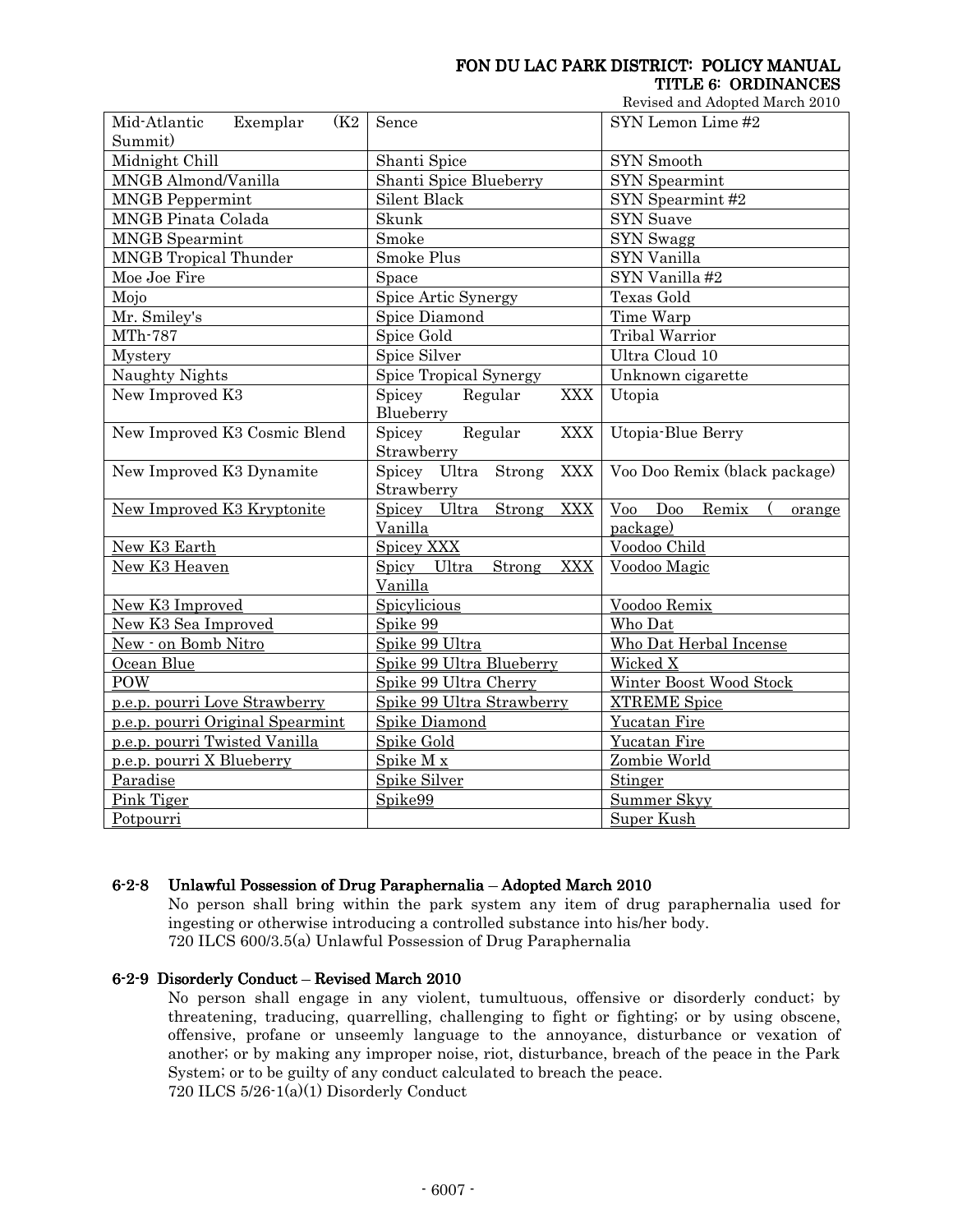### $6-2-10$  Damage to Park Property – Revised March 2010

No person shall cut, break, climb, chop, tear, carve on or in any way deface or mar or damage any trees, shrub, plant, turf, sign, poster, notice, wall, or any building, fences, bridges, lamp or lamp post, planter, garden or other property or structures in the Park System.

- (A) 720 ILCS 5/21-1(1)(a) Criminal Damage to Property
- (B) 720 ILCS 5/21-1.3(a) Criminal Defacement of Property
- (C) 720 ILCS 5/21-4(a) Criminal Damage to Government Supported Property

### 6-2-11 Dumping, Polluting and Littering and Littering

No person shall deposit, dump, throw or place any coal, ashes, dust, manure or rubbish in or upon any part of the Park System. Paper, garbage or refuse matter shall not be so deposited except in receptacles for that purpose.

#### $6-2-12$  Fires – Revised March 2010

No person shall light or make use of any fire in the park system, except such portions thereof as may be designated by the director, and then only under such regulations as are prescribed by him/her.

720 ILCS5/21-1(1)(c) Criminal Damage to Property,

#### 6-2-13 FIREARMS AND EXPLOSIVES PROHIBITED

a. No person shall carry, possess, transport or discharge on Park District Property any firearm, B.B. or pellet gun, sling shot, stun gun, any object of explosive nature , including but not limited to fireworks or other objects or devices designed to discharge or propel an object. b. No person shall possess, have or carry any bow and arrow, switchblade, hunting knife, dagger, metal knuckles, bludgeon, karate sticks, slingshot or other dangerous weapon while on Park District property.

No person shall carry or discharge firearms, or discharge or set off any rocket, cracker, torpedo, squib or other fireworks or things containing any substance of an explosive nature in the park system, except when authorized to do so by permit from or contract with the Board of Commissioners.

(A) 720 ILCS 5/24-1(a)(4) Unlawful Use of Weapons (Handgun, pistol, rifle, shotgun)  $(B)$  720 ILCS 5/24-1.2(a)(1) Aggravated Discharge of a Firearm

### $6-2-14$  Gambling – Revised March 2010

No person shall gamble, make any bet, lottery, wager or gambling hazard, or buy or sell any chance or ticket in any gambling game, arrangement, lottery, chance or device. 720 ILCS 5/28-1(a)(1) Gambling

### 6-2-15 Games and Sports

No person shall engage in any sport, game or amusement in the Park System except such portions thereof as may be designated by the Director, and then only under such rules and regulations as may be prescribed by him/her.

#### $6-2-16$  Hindering Employees

No person shall interfere with, or in any manner hinder any employee of the Park District while engaged in constructing, repairing or caring for any park property.

#### 6-2-17 Indecent Conduct: - Revised March 2010

No person shall commit any indecent, lewd or lascivious act in the Park System, or utter any lewd or offensive words within the hearing or another person. 720 ILCS 5/11-9(a)(2) and 720 ILCS 5/11-9(b) Public Indecency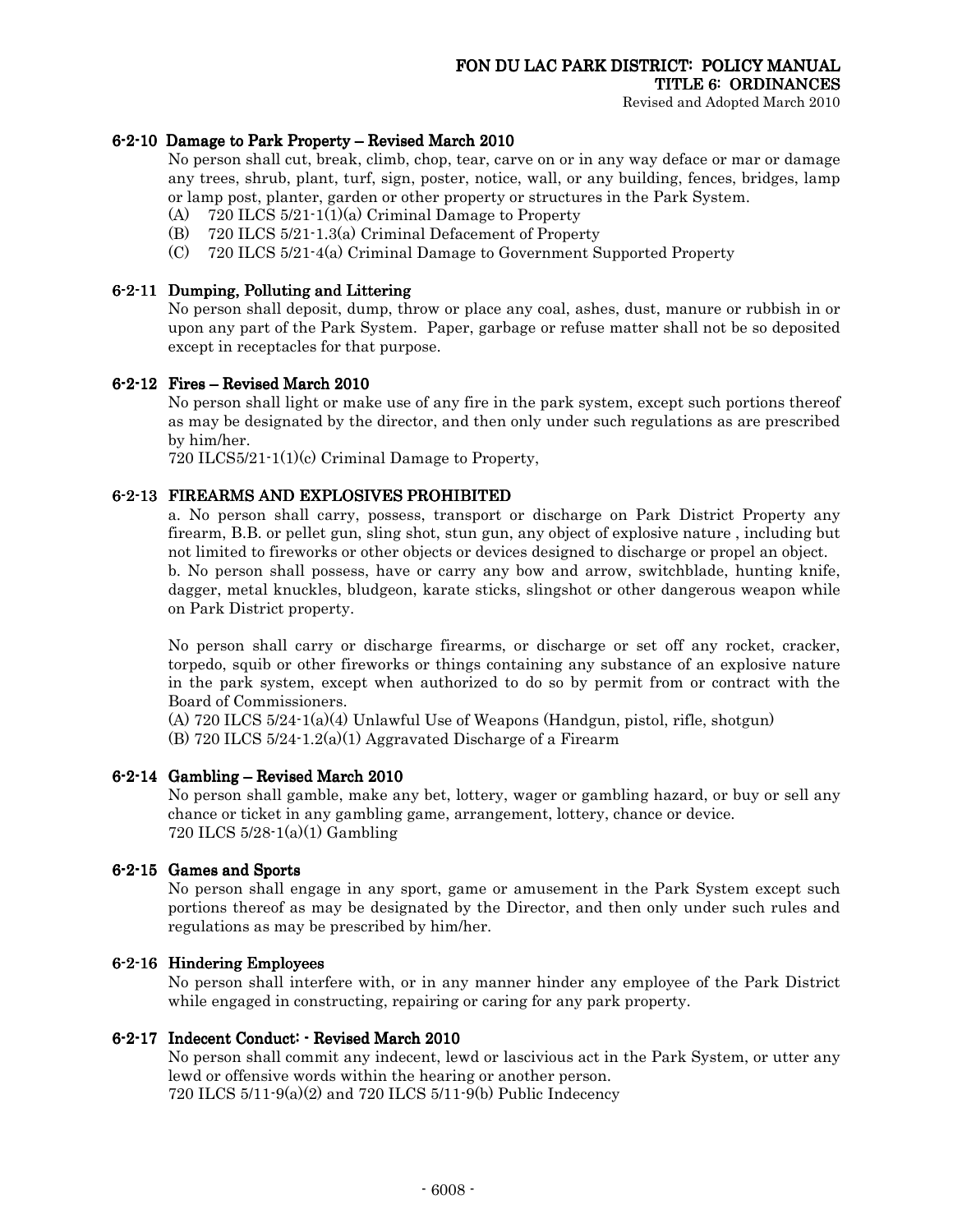Revised and Adopted March 2010

No person shall appear in any public place within the Park System in a state of nudity or

make any indecent exposure of his person or be guilty of any other lewd or indecent act or behavior.

#### $6-2-18$  Impersonating an Officer or Official – Revised March 2010

It shall be unlawful for any person to unlawfully represent or impersonate any police officer or official of the Park System or pretend to be such officer or official.

(A) 720 ILCS 5/32-5(c) False Personation of a Public Officer

(B) 720 ILCS 5/32-5.1 False Personation of a Peace Officer

#### 6-2-19 Obstructing Travel

No person shall set or cause to be set or placed, any goods, wares or merchandise or property of any kind so as to obstruct travel in the Park System.

#### $6-2-20$  Protection of Birds and Animals – Revised March 2010

No person shall trap, catch, wound, kill or mistreat or be cruel to any bird or animal, or molest, chase, rob any nest of a bird or animal, or otherwise disturb such wildlife in the Park System.

510 ILCS 70/3.03(a) Animal Torture

#### 6-2-21 Public Assemblies

No person shall call or hold any public meeting, or give any concert or public entertainment of any kind in the Park System without first obtaining a written permit from the Board of commissioners. No person shall participate in any group picnic, or other recreational activity of any kind within the park system involving one hundred (100) or more persons without first obtaining a written permit from the Board of Commissioners.

#### 6-2-22 Resisting, Obstructing or Interfering with Officer – Revised March 2010

No person shall resist the Director, any commissioner or police officer of the District in the discharge of his/her duty, or fail or refuse to obey any lawful command or any way interfere with or hinder or prevent any such Director, commissioner or police officer from discharging his duty, or in any manner assist or give aid to any person in custody to escape or to attempt to escape from custody, or rescue or attempt to rescue any person when in such custody. 720 ILCS 5/31-1 Resisting and/or Obstructing a Peace Officer

### 6-2-23 Restricted Areas of Park – Revised March 2010

No person shall enter upon any portion of the Park System where persons are prohibited as indicated by sign or notice.

720 ILCS5/21-5(a) Criminal Trespass to State Supported Land

### 6-2-24 The Selling of Articles and Services

No person shall offer for exchange or sale any article or thing, or due any hawking, peddling or soliciting, or buy or offer to buy any article or thing, or take up any collection or solicit or receive contributions of money or anything of value in the Park System, except when authorized to do so by permit from a contract with the Board of Commissioners.

#### 6-2-25 Skateboarding.

No person may use or operate <u>a motorized or non-motorized</u> skateboard <u>or scooter</u> within the Park System except in such areas as are specifically designated by the Director of Parks and Recreation.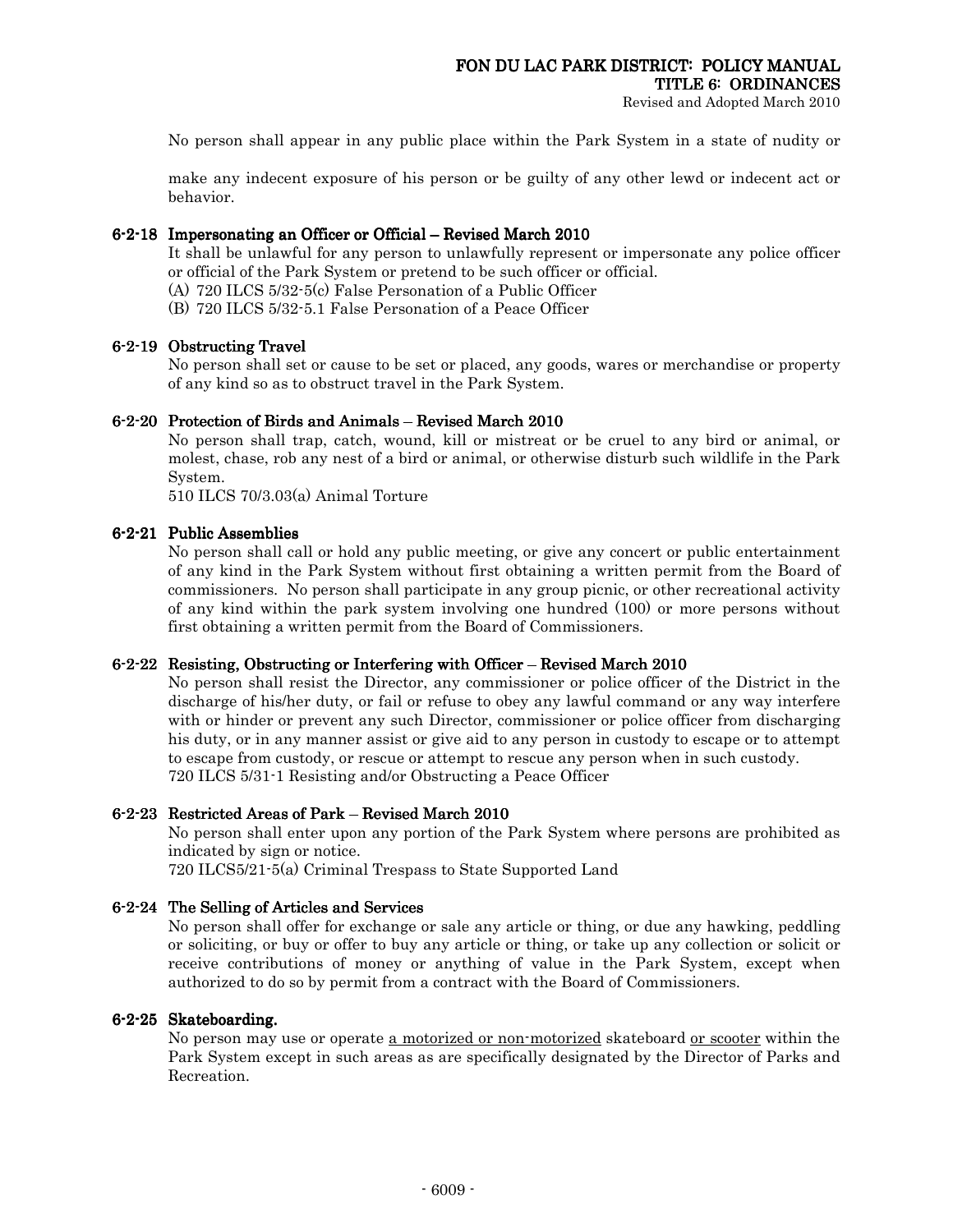#### 6-2-26 Sleeping in Parks

No person shall sleep in the Park System between 10:00 p.m., and 6:00 a.m., or place or use any hammock or tent thereon, except within the confines of Spindler Campground, or when authorized to do so by a permit from the Board of Commissioners.

### 6-2-27 Throwing Missiles

No person shall throw or cast any stones or other missiles within the Park System, except where such throwing or casting is involved in a recognized game or recreational activity, and then only upon such portions of the Park System as may be designated.

### 6-2-28 Unlawful Assemblies

It shall be unlawful to collect, gather or be a member of any disorderly crowd, or any crowd gathered together for any unlawful purpose, or for any person to join in or stay with or near any such gathering.

### 6-2-29 Playground Equipment Restrictions

It shall be unlawful for any persons over the age of 16 years to use, occupy or play on any apparatus or device meant or designed for use by small children.

### 6-2-30 Operation of ATVS, snowmobiles, motorized scooters, and Off-highway motorcycles. -Revised March 2010

No person shall drive or operate any all-terrain vehicle (ATV), snowmobiles, motorized scooters, or off-highway motorcycle within the Park System, except under the following circumstances:

- 1. In such areas and at such times as are specifically designated by the Director of Parks and Recreation;
- 2. When such vehicles are used by law enforcement officers or Park District personnel for law enforcement or Park District purposes; or
- 3. In the case of an emergency.

For purposes of this section, the terms "all-terrain vehicle" and "off-highway motorcycle" shall have the meaning ascribed to those terms by the Illinois Vehicle Code.

### **CHAPTER 3: PARK HOURS**

### 6-3-1 Hours of Park System:

- (A) Except as set forth herein, no person shall be or remain in any parks between the hours of Dusk and 6:00 a.m.
- (B) Non-Lighted Park No person shall be or remain in any part of a non-lighted park between one hour after sunset and sunrise on the following day.
- (C) Lighted Park No person shall be or remain in any part of an artificially lighted park between the hours of 11:00 p.m. and sunrise.
- (D) The Director shall determine the days and hours of operation of the golf courses, aquatic center, Administration Building, Farm Park and Spindler Campground and Marina and Fon du Lac Drive.
- (E) Fon du Lac Park West No person shall be or remain in any part of park between the hours of 10 p.m. to Sunrise.

### 6-3-2 Entry Prohibited When Closed

No person shall enter any pool area, building, bathhouse, maintenance area or other building after hours or when conditions indicate that such is not open to the public.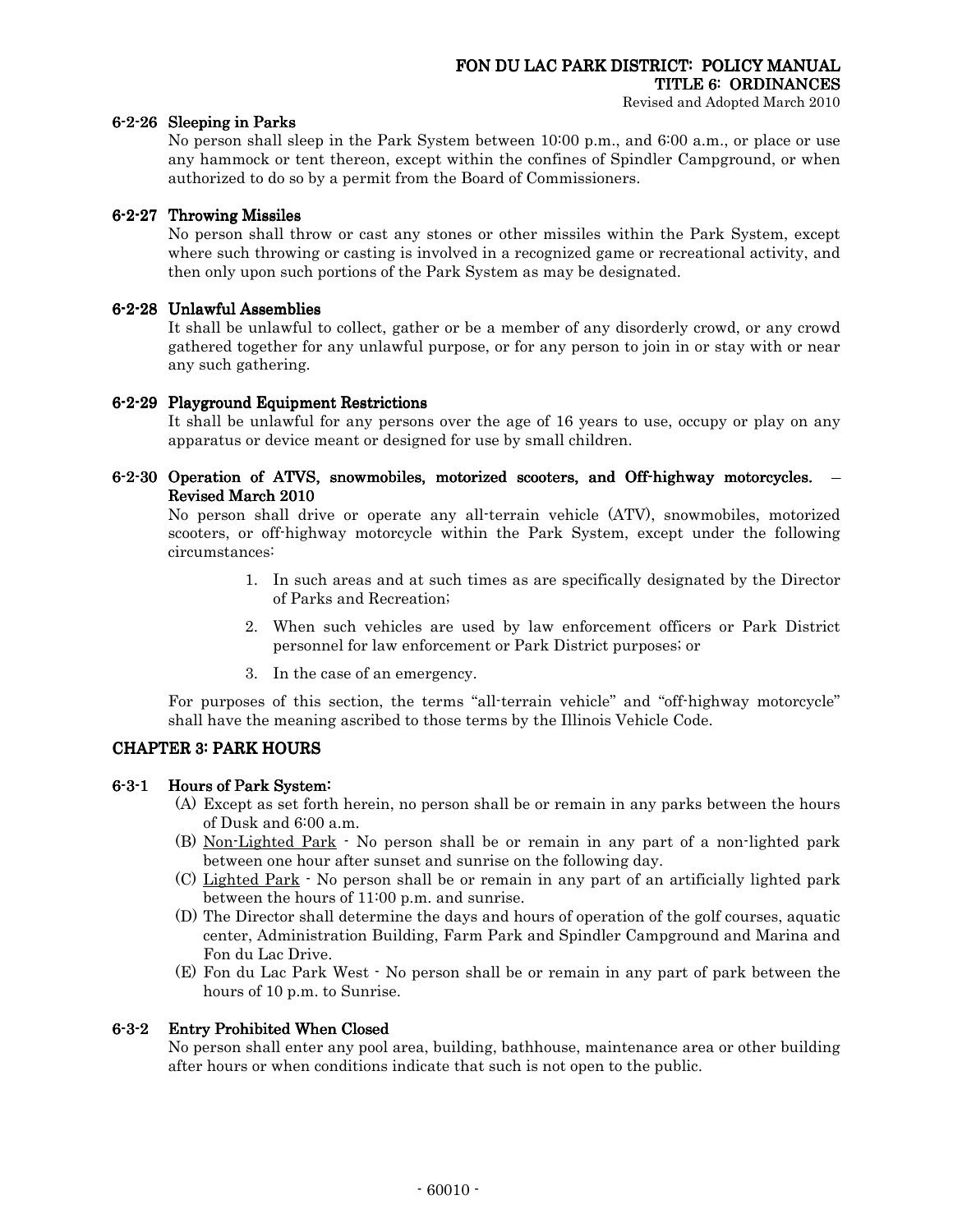### CHAPTER 4: MOTOR VEHICLES, PARKING AND TRAFFIC CONTROL

### 6-4-1 Driving Areas:

- (A) No person shall use or operate any vehicle (except any bicycle) upon any portion of the Park System other than designated roadways and parking areas, except when authorized to do so by permit from or contract with the Board of Commissioners.
- (B) All vehicles shall drive on the right-hand half of the road or to the right of the center line, when such is marked excepting:
	- (i) When overtaking or passing another vehicle when traveling in the same direction;
	- (ii) When the roadway is closed to traffic in such lane;
	- (iii) When the road or drive is designated and marked for one-way traffic;
	- (iv) When directed by a duly authorized officer or personnel of the Park District.
- (C) It shall be unlawful for any person to drive upon any freshly oiled road surface or over or across any freshly painted traffic lines.

### 6-4-2 Speeding:

- (A) No person shall drive any motor vehicle within the Park System at a speed, which is greater than the applicable maximum speed limit.
- (B) Unless some other speed restriction is established by the Board of Commissioners or other governmental entity, and duly posted, the maximum speed limit in the Park System for all vehicles is 15 miles per hour.

### $6-4-3$  Incorporation of the Vehicle Code – Revised November 2013

No person shall, within the Park System, fail to comply with all applicable provisions of the (625 ILCS 5/) Illinois Vehicle Code amended from time to time in regard to equipment and operation of vehicles.

### RESTRICTIONS TO VEHICLE PARKING

a. Any vehicle parked or standing on Park District property in violation of any law, ordinance or rule is hereby declared to be a public nuisance. Such vehicle may be removed and the owner or person entitled to possession of the vehicle shall be liable for all towing, storage and other charges arising out of any action taken.

b. No person shall park or drive any vehicle on Park District property on any area covered by sod, dirt or other areas not designed for such traffic or usage unless instructed to do so by a park official.

c. No person shall drive or park any vehicle in any area which is posted to prohibit or restrict such.

d. No vehicle may be left unattended on any roadway on Park District property or obstruct a boat landing or traffic.

e. No person shall park a vehicle on Park District property in a handicapped reserved space unless such vehicle is clearly marked by a handicap sign or license plate duly issued by the State of Illinois or local government body.

f. No person shall park any vehicle adjacent to a curb painted yellow which shall constitute a prohibited parking area.

g. No person shall drive a vehicle or, ride a bicycle on any sidewalk on Park District property. h. No person shall allow a vehicle to be parked on Park District property while the operator or occupants are not currently using the facilities of the Park District or participating in its programs or during the hours the facility is closed to the public.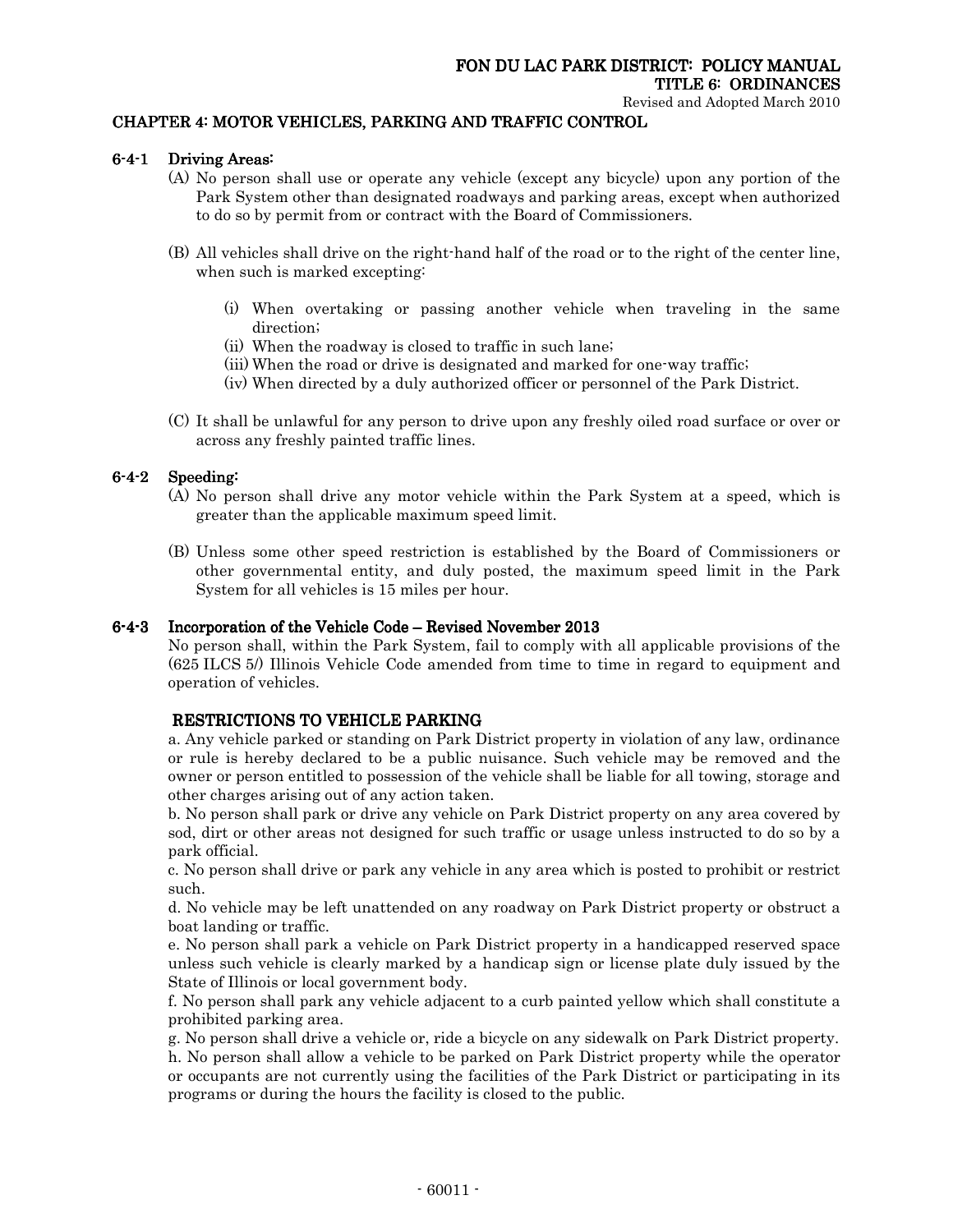Revised and Adopted March 2010

i. Parking violations shall be paid within 7 days of issuance, at a fine set by the District. All fines unpaid after 10 days shall be subject to a penalty and/or processed within the court system or other measures of collection as approved by the District.

j. It shall be the responsibility of the registered owner of any vehicle parked in violation of this section to comply with the payment of the prescribed fines, and it shall not be an affirmative defense that the vehicle was not under his/her control at the time of violation. Vehicle parking is allowed in designated spaces.

- (A) The following violations pertaining to stopping, standing, and parking shall be punishable by a fine in the following amounts if said fine is paid within seven (7) days of a receipt of the parking ticket:
	- (1) \$350.00 parked in area designated for handicapped persons only;
	- (2) \$20.00-all other parking violations within the park system unless otherwise specified herein.
- (B) If the above stated fines are not paid within seven (7) days of the receipt of the parking ticket, an addition penalty for violations listed above shall be as follows:

An additional \$15.00 penalty will be assessed for any other parking violation, which would be punishable by a fine of \$250.00 if paid within seven (7) days.

(C) Any fine mentioned in this section may be paid in person at the Fon du Lac Park District Administrative Office, 201 Veterans Drive, East Peoria, Illinois 61611, or by mailing a check or money order to the Fon du Lac Park District at the above address.

### 6-4-5 Impoundment of Motor Vehicles Used in Connection with Illegal Activities. (A) Impoundment.

A motor vehicle, operated with the express or implied permission of the owner of record, that is used in connection with any of the following violations, or which may jeopardize the public's safety and safe vehicular movement and in furtherance of public safety or in the exercise by the police department of its community caretaker functions, may be subject to tow and impoundment by the Fon du Lac Park District, and the owner of record of said vehicle shall be liable to the Fon du Lac Park District for an administrative and processing fee of five hundred dollars (\$500.00) in addition to any towing and storage fees.

### (B) Violations.

(1) Operation or use of a motor vehicle in the commission or attempted commission of any offense for which a motor vehicle may be seized and forfeited pursuant to 720 ILCS 5/36-1 et seq.; or

(2) Driving under the influence of alcohol, other drug or drugs, or intoxicating compounds, in violation of 625 ILCS 5/11-501 or a similar provision of the Fon du Lac Park District Code; or (3) Operation or use of a motor vehicle in connection with the commission or attempted commission of any offense in violation of the provisions of the Illinois Cannabis Control Act, 720 ILCS 550/1 et seq., provided, however, that no vehicle shall be subject to impound or forfeiture for the possession of medical cannabis by a registered qualifying patient or registered designated caregiver, as those terms are defined in the Compassionate Use of Medical Cannabis Pilot Program Act (410 ILCS 130/1 et seq.), where such possession is in compliance with the provisions of that Act; or

(4) Operation or use of a motor vehicle in connection with the commission or attempted commission of any offense in violation of the Illinois Controlled Substances Act, 720 ILCS 570/100, et seq.; or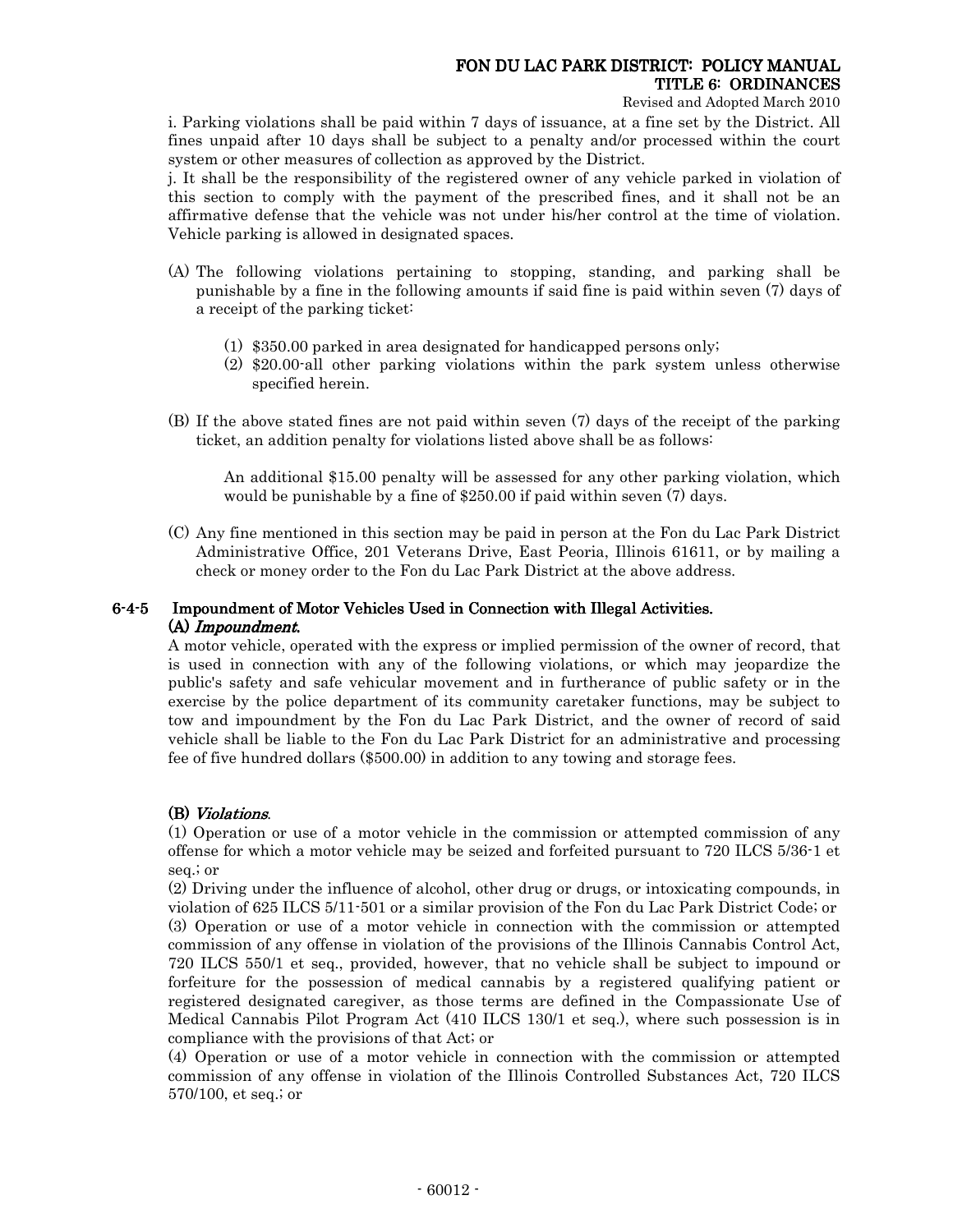Revised and Adopted March 2010

(5) Unlawful use of a weapon in violation of 720 ILCS 5/24-1; aggravated discharge of a firearm in violation of 720 ILCS 5/24-1.5; and unlawful possession of a firearm and firearm ammunition in violation of 720 ILCS 5/24-3.1; or

(6) Driving while driver's license, permit or privilege to operate a motor vehicle is suspended or revoked, the violation of 625 ILCS 5/6-303; except that vehicles shall not be subject to seizure impoundment if the suspension is for an unpaid citation (parking or moving), or due to failure to comply with emission testing; or

(7) Operation or use of a motor vehicle with an expired driver's license in violation of Section 6-101 of the Illinois Vehicle Code, 625 ILCS 5/6-101, where the period of expiration is greater than one (1) year; or;

(8) Operation or use of a motor vehicle without ever having been issued a driver's license or permit in violation of Section 6-101 of the Illinois Vehicle Code, 625 ILCS 5/6-101, or operating a motor vehicle without ever having been issued a driver's license or permit due to a person's age; or

(9) Operation or use of a motor vehicle by a person against whom a warrant has been issued by a Circuit Clerk in Illinois for failing to answer charges that the driver violated the offenses of: driving while license is revoked or suspended, 625 ILCS 5/6-303; operating a motor vehicle without a valid driver's license, 625 ILCS 5/6-101; and/or driving under the influence of alcohol, other drugs, intoxicating compound(s), or a combination thereof, 625 ILCS 5/11-501; or

(10) Operation or use of a motor vehicle in connection with the commission or attempted commission of any felony offense defined under Chapter 720 of the Illinois Compiled Statutes (ILCS); or

 $(11)$  Fleeing and eluding in violation of 625 ILCS  $5/11-204$  or 625 ILCS  $5/11-204.1$  or a similar provision of the Fon du Lac Park District Code; or

(12) Operation or use of a motor vehicle in connection with leaving the scene of an accident involving personal injury or property damage in violation of 625 ILCS 5/11-401, 625 ILCS 5/11-402 or 625 ILCS 5/11-403 or any similar provisions of the Fon du Lac Park District Code.

### (C) General Regulations.

(1) This chapter shall not replace or otherwise abrogate any existing state or federal laws or Park District Ordinances.

(2) The owner shall be subject to all fees set forth in this chapter in addition to any penalties that may be assessed by a court of law for the underlying violations. (3) This chapter shall not apply to a vehicle which was stolen at the time of impoundment so long as the theft was reported to appropriate police authorities within twenty-four (24) hours of its discovery.

(4) Fees for towing and storage of a vehicle under this chapter shall be those approved by the chief of police and shall be uniform for all similarly situated vehicles.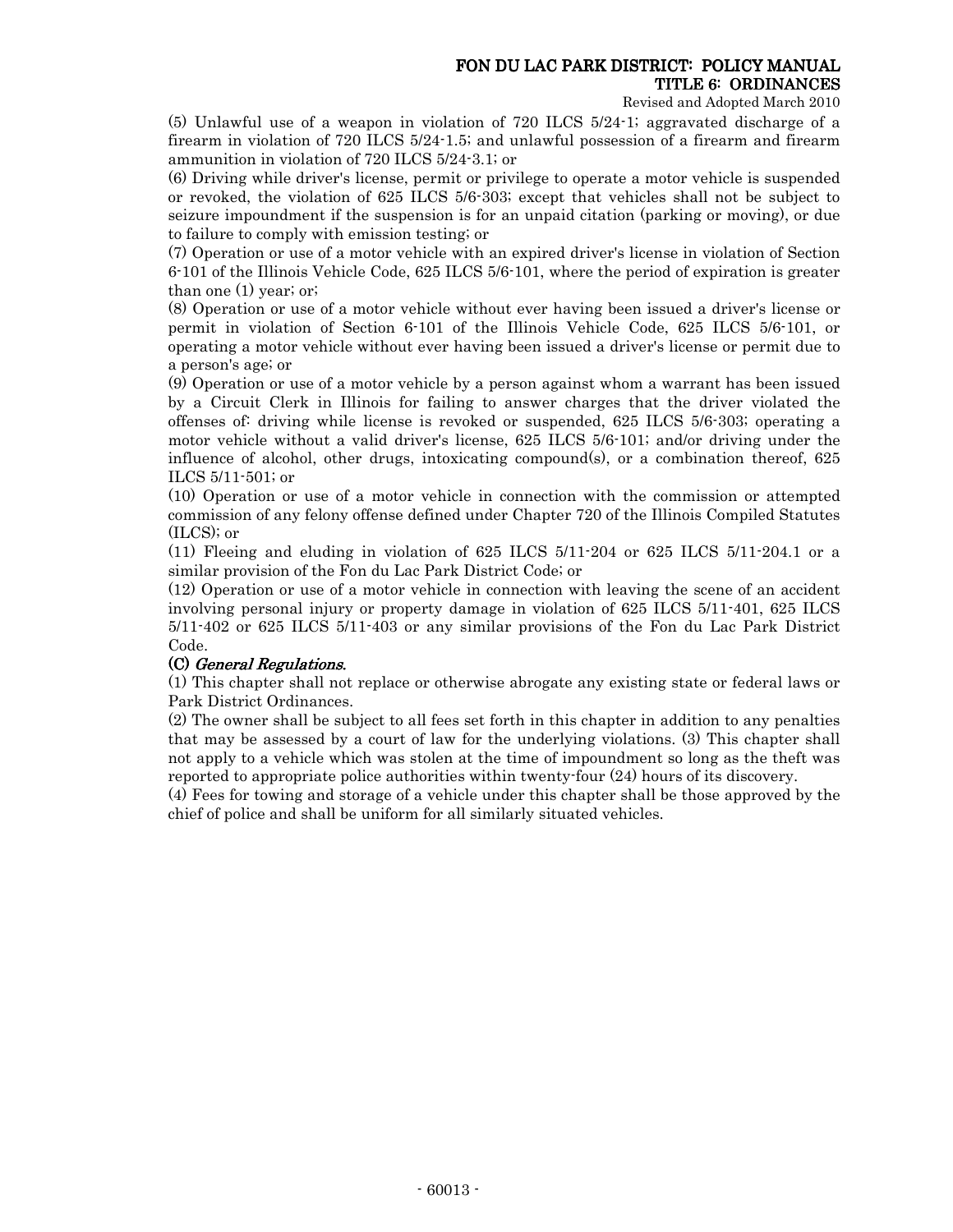Revised and Adopted March 2010

(5) Vehicles shall not be impounded where applicable law does not specifically provide for the forfeiture and towing of the vehicle and an authorized, lawful and unimpaired driver is available to promptly remove the vehicle from the location of an arrest.

### (D) Probable Cause and Notice.

Whenever a police officer has probable cause to believe that a vehicle is subject to tow and impoundment pursuant to this chapter, the officer shall provide for the towing of the vehicle by a wrecker licensed as authorized by the Fon du Lac Park District Code. Prior to towing, the officer shall notify any person identifying himself as the owner of the vehicle or any person who is found to be in control of the vehicle at the time of the alleged violation and who is physically present at the scene of the alleged violation that the vehicle will be towed and impounded. The officer shall inform any present owner and/or person in control of the vehicle of that person's right to request a hearing to be conducted under subsection (E) of this Section. An owner may secure release of an impounded vehicle pending completion of the hearings provided for in subsection (E) of this Section by posting a bond of cash, money order, certified check, or approved credit card payment service with the police department in the amount of five hundred dollars (\$500.00) and accrued towing and storage charges. The police department shall hold the cash bond, and accrued towing and storage charges in escrow until such time as a request for hearing would be untimely, or if a hearing has been timely requested, until the hearing is completed in conformance with subsection (E) of this Section.

#### (E) Hearing.

Within forty-eight (48) hours after a vehicle is towed/impounded pursuant to this chapter, a representative of the Fon du Lac Park District Police shall provide a written notice to the owner of record of such vehicle either by personal delivery or by certified mail, return receipt requested at the address of the owner as it appears in the records of the Secretary of State. Delivery of the notice to one (1) joint owner of the vehicle shall constitute notice to all joint owners of the vehicle. The notice shall advise the owner of his or her right to request a hearing before a hearing officer to determine whether the subject vehicle is eligible for impoundment pursuant to this section. The notice shall state the penalties that may be imposed if no hearing is requested, including that a vehicle that is not released by payment of the penalty and fees may be sold or disposed of by the Fon du Lac Park District in accordance with applicable law. The owner of record seeking a hearing must file a written request for a hearing with the Fon du Lac Park District Police Department no later than fifteen (15) days after the notice was personally delivered or mailed via certified mail. The hearing shall be conducted by a hearing officer appointed by the Park Board President. The hearing shall be scheduled and held, unless continued by order of the hearing officer, no later than forty-five (45) days after the request for a hearing has been filed. Not less than ten (10) days prior to the hearing, the hearing officer will notify the owner of record, by mail, of the date, time and location of the hearing. All interested persons shall be given an opportunity to be heard at the reconvened hearing. At any time prior to the hearing, the hearing officer may, at the request of the Fon du Lac Park District or the owner, direct witnesses to appear and give testimony at the hearing. The formal rules of evidence will not apply during the hearing, but hearsay evidence shall be admissible only if it is of the type commonly relied upon by reasonably prudent persons in the conduct of their affairs. If, after considering evidence received during the hearing, the hearing officer determines by a preponderance of the evidence that the vehicle was used in connection with the commission of an offense set forth in subsection (B) of this Section, the hearing officer shall enter an order finding the owner of the vehicle civilly liable to the city of an administrative and processing fee of five hundred dollars (\$500.00). If bond has been posted in accordance with subsection G of this Section, all sums due the Fon du Lac Park District and the tow operator for towing and impoundment fees shall be distributed to the Fon du Lac Park District and tow operator as the case may be. If the hearing officer enters an order finding the owner of record liable to the Fon du Lac Park District for the administrative fee, any vehicle still impounded shall continue to be impounded until the owner pays the administrative fee to the Fon du Lac Park District plus all applicable towing and storage charges to the tow operator or until disposal of the vehicle pursuant to subsection (G) of this Section. If the hearing officer finds by a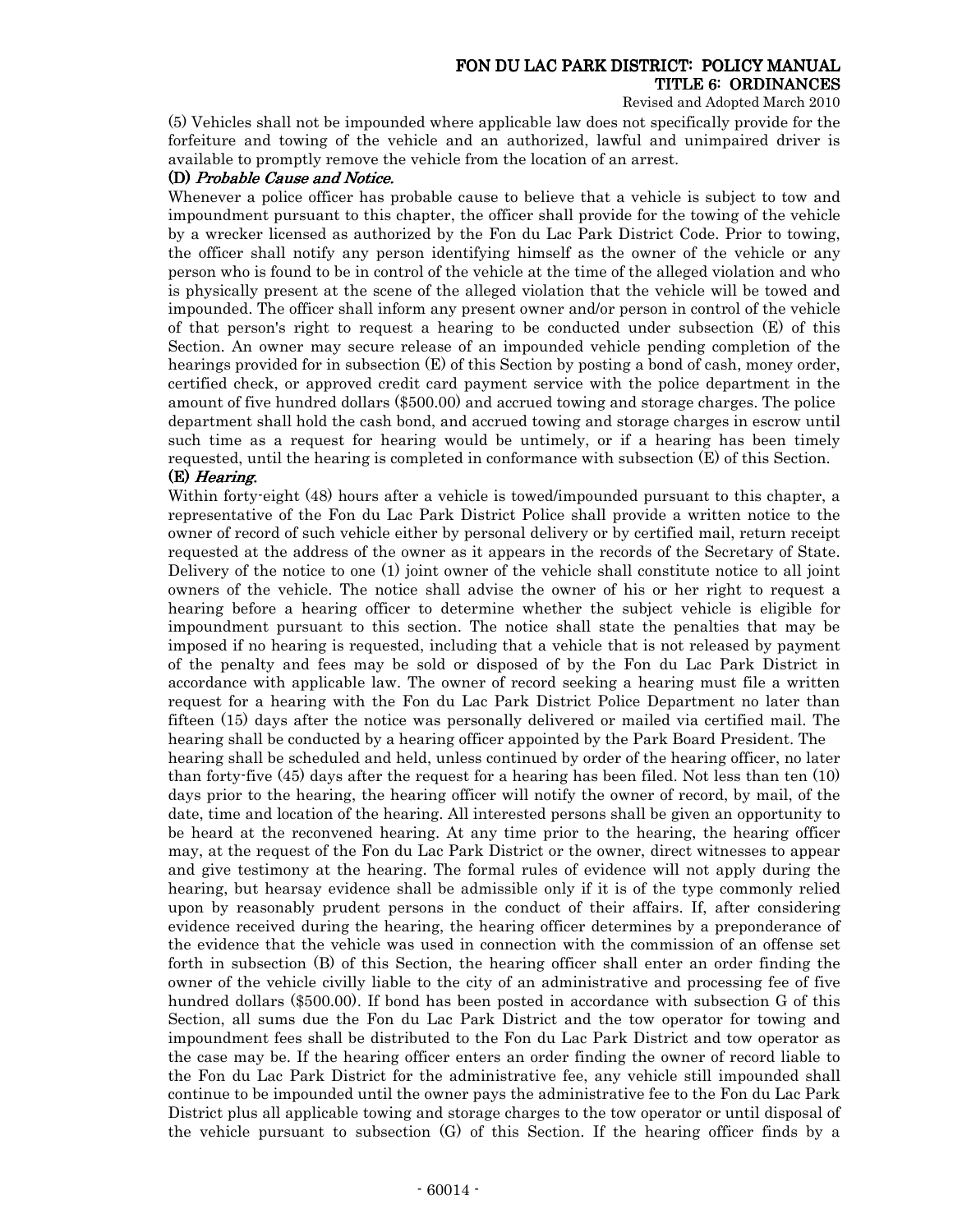Revised and Adopted March 2010

preponderance of the evidence that the vehicle was not used in connection with the commission of an offense set forth in subsection (B) of this subsection, the hearing officer shall order the immediate return of the owner's vehicle and of any cash bond and may order a return of towing and impoundment fees.

### (F) Administrative Review.

A final order entered by a hearing officer under this chapter is subject to review under the Administrative Review Act found at 735 ILCS 5/3-101 et seq.

### (G) Administrative Fee; Disposal of Vehicles.

The administrative fee as imposed pursuant to this chapter shall constitute a debt due and owing the Fon du Lac Park District. The debt may be satisfied by the bond posted pursuant to this chapter or where no bond is posted by cash, money order, certified check or approved credit card payment service. If the administrative penalty and applicable towing and impoundment fees are not paid within thirty (30) days after the expiration of time for administrative review of the hearing officer's determination or within thirty (30) days after an action seeking administrative review has been resolved and in favor of the Fon du Lac Park District, whichever is applicable, the vehicle shall be deemed unclaimed and shall be disposed of in the manner provided for the disposition of unclaimed vehicles

under the Illinois Vehicle Code.

### (H) Vehicle Possession.

Except as otherwise provided by law, no owner, lien holder or other person shall be legally entitled to take possession of a vehicle impounded under this chapter until the bond and towing and impoundment fees are paid or the administrative penalty and fees applicable under this chapter have been paid. Whenever a person with a lien of record against an impounded vehicle has commenced proceedings to repossess the vehicle, possession of the vehicle shall be given to that person if she or he agrees in writing to pay to the Fon du Lac Park District from proceeds of the sale of the vehicle the administrative fee, plus applicable towing and storage charges.

### CHAPTER 5: PENALTIES CHAPTER 5: PENALTIES

#### 6-5-1 Penalties

Any person violating any clause or provision of any section of this code, unless the penalty shall be set forth and described within such clause or provision, shall be fined in an amount not less than \$25.00 or more than \$750.00, for each offense. Each day that an offense continues to occur shall be treated as a separate offense.